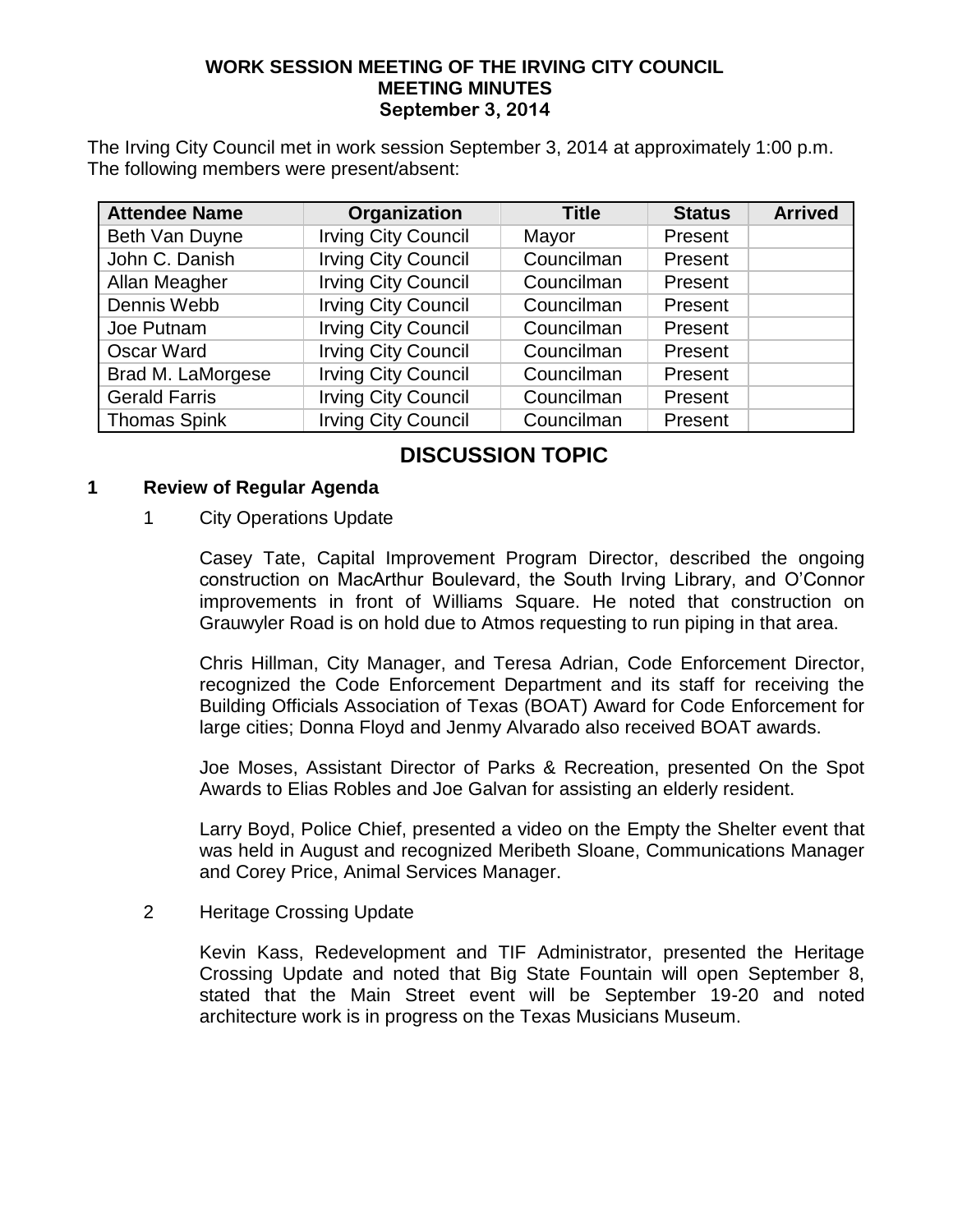### **CONSENT AGENDA**

15 Resolution -- Approving a License Agreement with the Trinity Railway Express (TRE), Dallas Area Rapid Transit (DART) Allowing Construction, Installation, Maintenance, and Operation of a Hike and Bike Trail by the City of Irving on TRE Right of Way

Dan Vedral, Traffic & Transportation Director, described the Hike and Bike Trail extension along the TRE railroad.

23 Resolution -- Approving a Resolution to Establish the Use of Prevailing Wage Rates for U.S. Department of Housing and Urban Development Funded Projects

Vicki Ebner, Housing & Human Services Assistant Director, confirmed that the city already complies with the federal wage rate requirement but this is a required administrative resolution.

26 Resolution -- Renewing the Annual Contract with Progressive Waste Solutions of TX, Inc., for the Sale of Capacity at the Hunter Ferrell Landfill

Brenda Haney, Solid Waste Services Director, confirmed that he unit cost per ton will be increased by a 5%.

43 Ordinance -- Accepting Bid by Most Reverend Kevin J. Farrell, Bishop of the Roman Catholic Diocese of Dallas and His Successors in Office for the Exclusive Benefit of St. Luke Parish - Irving for the Sale of 1.409 Acres of Land, Located at 119 South MacArthur Boulevard in the Amount of \$307,000 and Authorizing the Mayor to Execute a Special Warranty Deed Upon Receipt of the Consideration Stated in Bid for the Grant, Sale, and Conveyance of the Property

Doug Janeway, Business Affairs Interim Director, showed a map of where this property is located and noted that traffic safety will be addressed during the zoning process.

45 Ordinance -- Budget Adjustment #4 to the 2013-14 Fiscal Year Budget

This item was discussed during the budget follow-up work session item.

### **INDIVIDUAL CONSIDERATION**

46 Ordinance -- First Reading - Amending Chapter 33 Entitled "Refuse, Garbage and Weeds" of the Code of Civil and Criminal Ordinances of the City of Irving, Texas, Providing for New Monthly Charges for Refuse Pickup Service for Residences, Apartments, and Churches and for All Other Customers Besides Residential, and Defining a Container Size

This item was discussed during the budget follow-up work session item.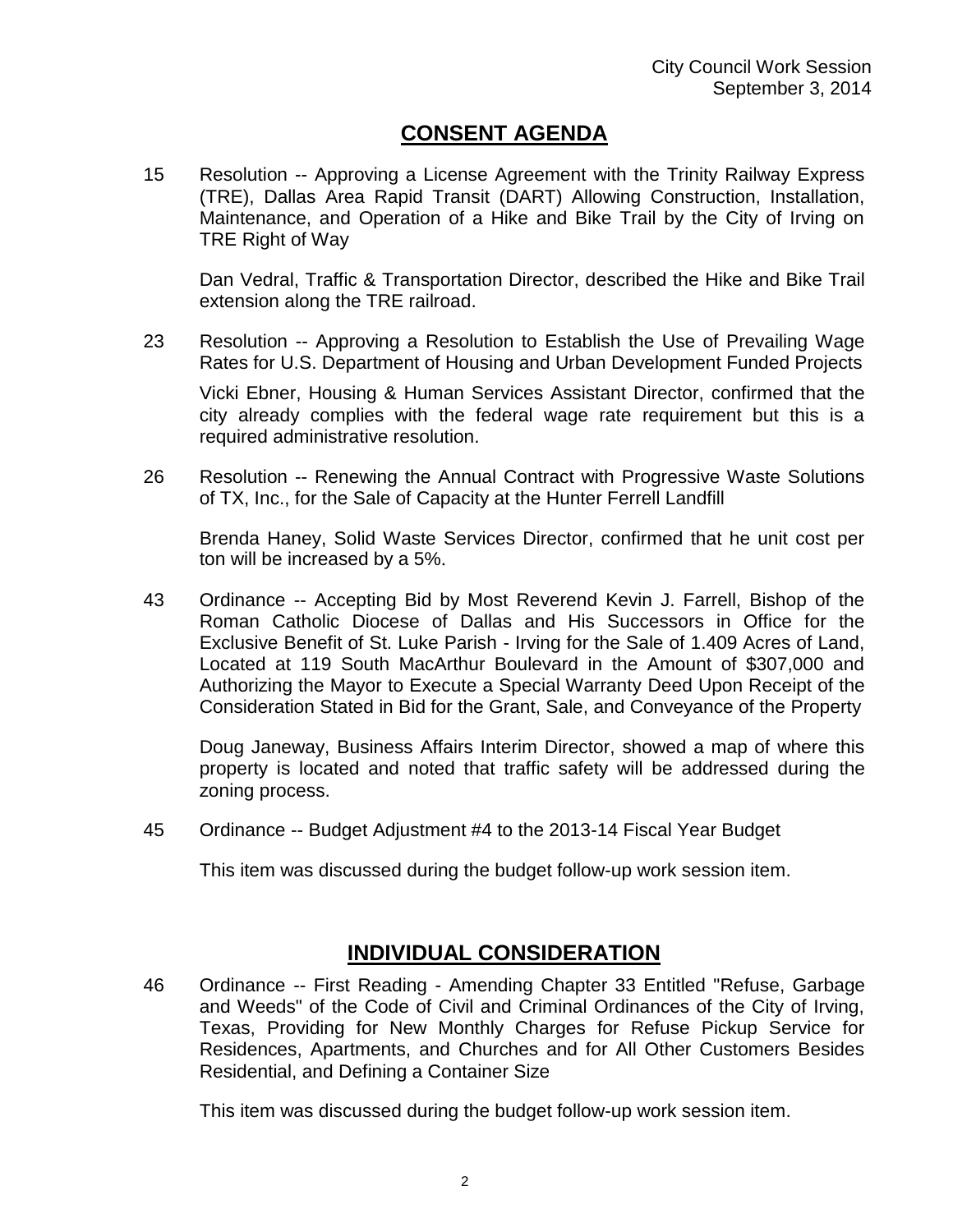47 Ordinance -- First Reading - Amending Chapter 52 Entitled "Water and Sewer Rates" of the Code of Civil and Criminal Ordinances of the City of Irving, Texas, Providing for New Monthly Water and Sewer Rates

This item was discussed during the budget follow-up work session item.

- 48 Ordinance -- Conduct a Public Hearing and Consider the Request of the Carrollton-Farmers Branch Independent School District for Amendment to the Project Plan and Financing Plan of Tax Increment Reinvestment Zone Number One
- 49 Resolution -- Approving First Amendment to Tax Increment Reinvestment Zone No. One Participation Agreement with Carrollton-Farmers Branch Independent School District

Max Duplant, Chief Financial Officer, discussed items 48 and 49 related to the Carrollton-Farmers Branch Independent School District's request to amend the Tax Increment Reinvestment Zone Number One (TIF No. 1) project plan due to population growth in the CFBISD.

# **ZONING CASES AND COMPANION ITEMS**

50 Resolution -- Temporary Use Permit G1407-0014 - to Allow a Haunted House - Property Located at 3602 W. Airport Freeway- Strangling Brothers Haunted Circus of Dallas, Applicant

Ken Bloom, Urban Development Manager, presented the applicant's request, noting staff recommends approval.

51 Resolution -- Approving Special Sign Permit S1407-0008 to Modify the Existing Pylon Sign with an LED Cabinet to Display Gasoline Pricing - Property Located at 3001 North Beltline - Beacon Sign and Lighting, Applicant - Victor Ruiz, **Owner** 

Ken Bloom, Urban Development Manager, presented the applicant's request, noting staff recommends approval.

Council and staff discussed allowing pole signs on a major corridor.

52 Ordinance -- Development Plan DVP14-0005 - Amending the Comprehensive Plan to Change the Recommended Land Use from Office to Retail and Approving Development Plan #8, 5th Revision, Kinwest PUD (Planned Unit Development) for C-C (Community Commercial) Uses - Approximately 11.98 Acres Located on the Southwest Corner of State Highway 161 and MacArthur Boulevard - Vasquez Engineering, Applicant - MOB 105 of Texas LP, Owner

Ken Bloom, Urban Development Manager, presented the applicant's request, noting staff recommends approval per the recommendation of the Planning and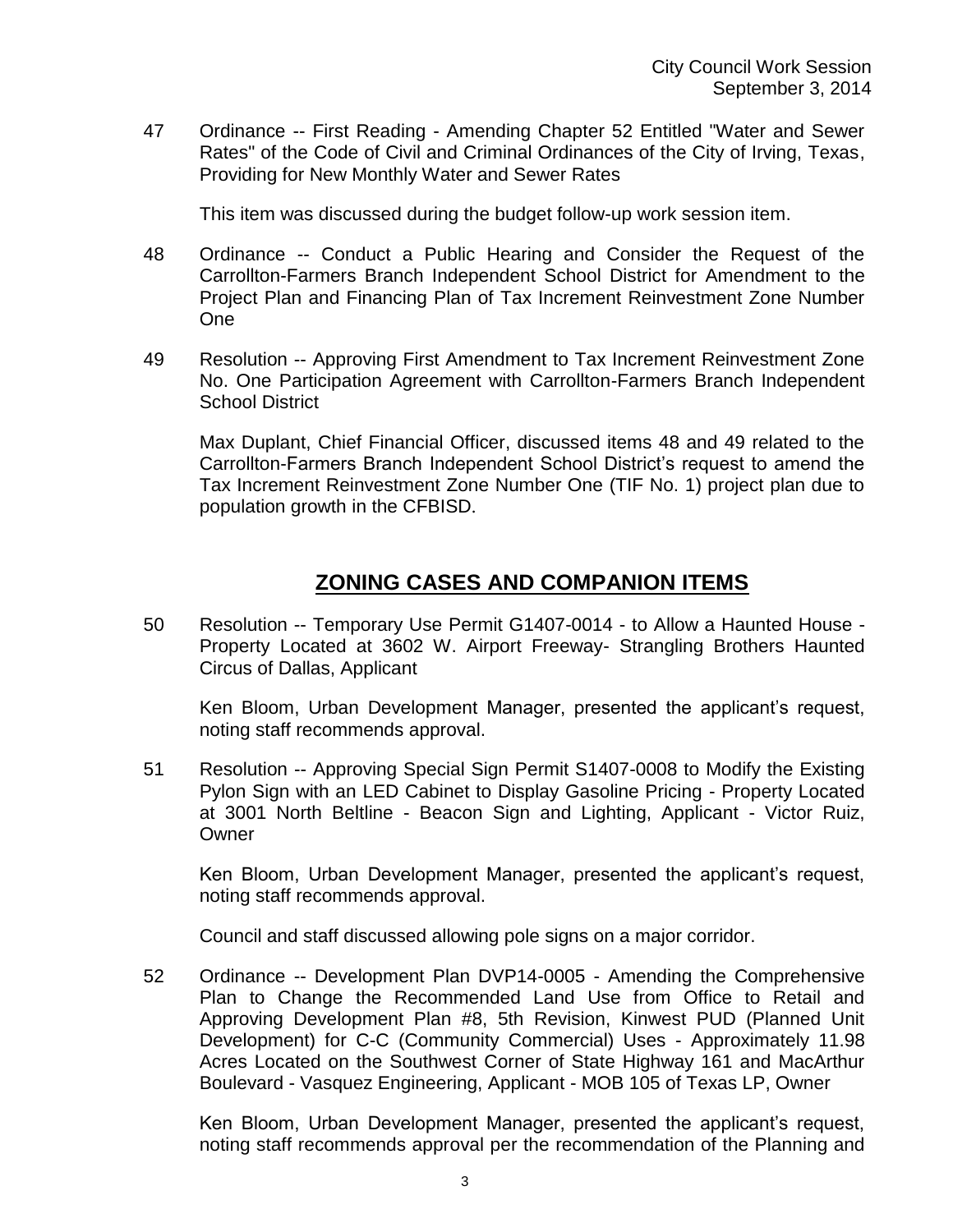Zoning Commission.

Dan Vedral, Traffic & Transportation Director, noted that traffic signals will be addressed as this project moves forward.

53 Ordinance -- Zoning Case #ZC14-0029 - Granting S-P-2 (Generalized Site Plan) for R-6 (Single Family) Uses - Approximately 0.16 Acres Located at 1805 Cochran Street - Gustavo and Mary Sanchez, Applicant/Owner

Ken Bloom, Urban Development Manager, presented the applicant's request, noting staff recommends approval per the recommendation of the Planning and Zoning Commission.

Council and staff discussed carport neighborhoods instead of requiring a zoning case each time. It was noted that the city previously had specified carport blocks where carports were allowed but those had been repealed several years ago at Council's direction due to the poor quality of the carport construction.

54 Ordinance -- Zoning Case #ZC14-0031 - Granting S-P-1 (Detailed Site Plan) for R-AB (Restaurant with the Accessory Use of the Sale of Alcoholic Beverages for On-Premises Consumption) Uses - Approximately 0.08 Acres Located at 1030 West John Carpenter Freeway - 708 Studios, Applicant - RDF 141 West 114 Irving TX P2, LLC, Owner

Ken Bloom, Urban Development Manager, presented the applicant's request, noting staff recommends approval per the recommendation of the Planning and Zoning Commission.

55 Ordinance -- Zoning Case #ZC14-0036 - Granting S-P-2 (Generalized Site Plan) for R-6 (Single Family) Uses - Approximately 0.18 Acres Located at 2439 Concord Drive - Christino Rodriguez, Applicant/Owner

Ken Bloom, Urban Development Manager, presented the applicant's request, noting staff recommends approval per the recommendation of the Planning and Zoning Commission.

56 Ordinance -- Zoning Case #ZC14-0043 - Amending the Comprehensive Plan to Change the Recommended Land Use from Light Commercial to Low-Density Residential and Granting S-P-2 (Generalized Site Plan) for R-6 (Single Family) Uses - Approximately 4.2 Acres Located on the Northwest Corner of Riverside Drive and Creative Way - Claymoore Engineering, Applicant - Encore Land LLC, **Owner** 

Ken Bloom, Urban Development Manager, presented the applicant's request, noting staff recommends approval per the recommendation of the Planning and Zoning Commission. A total of twenty-one (21) notices were mailed. Staff received one (1) response in favor and one (1) in opposition. The opposition represents 21.08% of the land within 200 feet of the subject property. Since this is more than 20%, per State law a ¾-vote is required for approval.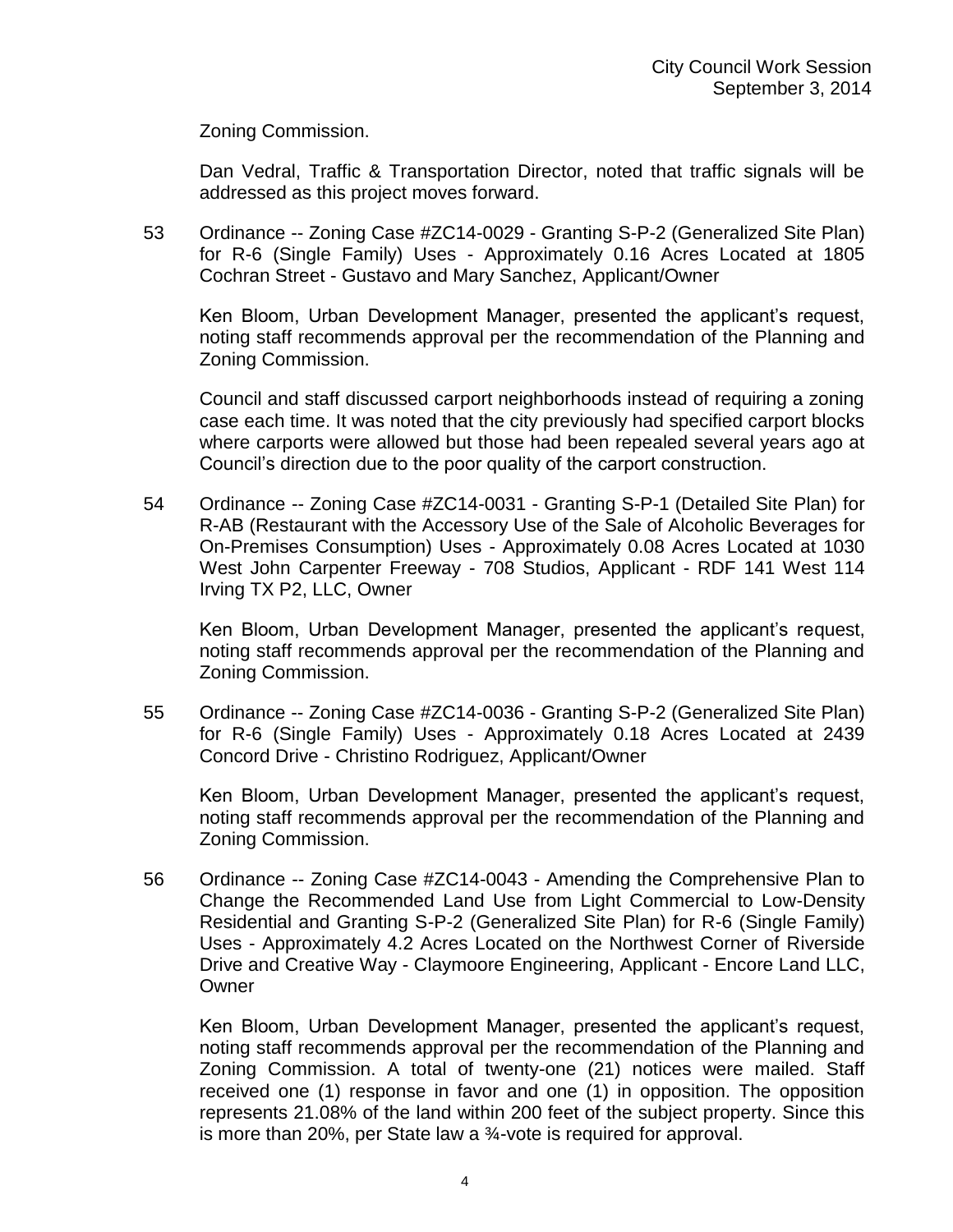57 Ordinance -- Zoning Case #ZC14-0053 - Granting C-C (Community Commercial) District Uses - Approximately 2,641 Square Feet Located at 1143 East Irving Boulevard - Sagrero Restaurant, Applicant - Santander Irvingate, LTD., Owner

Ken Bloom, Urban Development Manager, presented the applicant's request, noting staff recommends approval per the recommendation of the Planning and Zoning Commission.

58 Ordinance -- Zoning Case #ZC14-0055 - Granting S-P-2 (Generalized Site Plan) for C-C (Community Commercial) District Uses - Approximately 12.179 Acres Located at 400 West LBJ Freeway - T. Howard and Associates, Inc., Applicant - Irving Hospital Authority, Owner

Ken Bloom, Urban Development Manager, presented the applicant's request, noting staff recommends approval per the recommendation of the Planning and Zoning Commission.

### **2 Boards & Commissions Appointment Process (Requested by Mayor Van Duyne)**

Council discussed the interview process for the boards and commissions appointments.

It was the consensus of the Council to begin interviews around 5 p.m. or 5:30 p.m. during the interview dates of October 13 - October 15, 2014. It was also the consensus to interview everyone who applies.

Council recessed at approximately 2:37 p.m.

Council reconvened at approximately 2:50 p.m.

#### **3 Budget Retreat Follow Up**

Chris Hillman, City Manager, outlined his foundation of reasonable, responsible and resilient values related to the budget. He discussed the recommendation to maintain the current tax rate which will provide revenue needed for future infrastructure maintenance. He outlined alternate funding sources to reduce the tax rate to the effective rate and how to offset revenues and expenditures.

Bret Starr, Budget Administrator, outlined the public comments and questions received during and after the budget retreat. He discussed the tax rate options and key budgetary issues including: Texas Musicians Museum, General Fund expenditures, retiree health insurance, EMS cost recovery, property value distribution, over-65 tax exemptions.

Maura Gast, ICVB Executive Director, detailed the proposed expenditure increases and other changes to the Convention and Visitor Bureau's budget.

Bret Starr, Budget Administrator, outlined the proposed budget adjustments listed on the Regular Agenda under item 45.